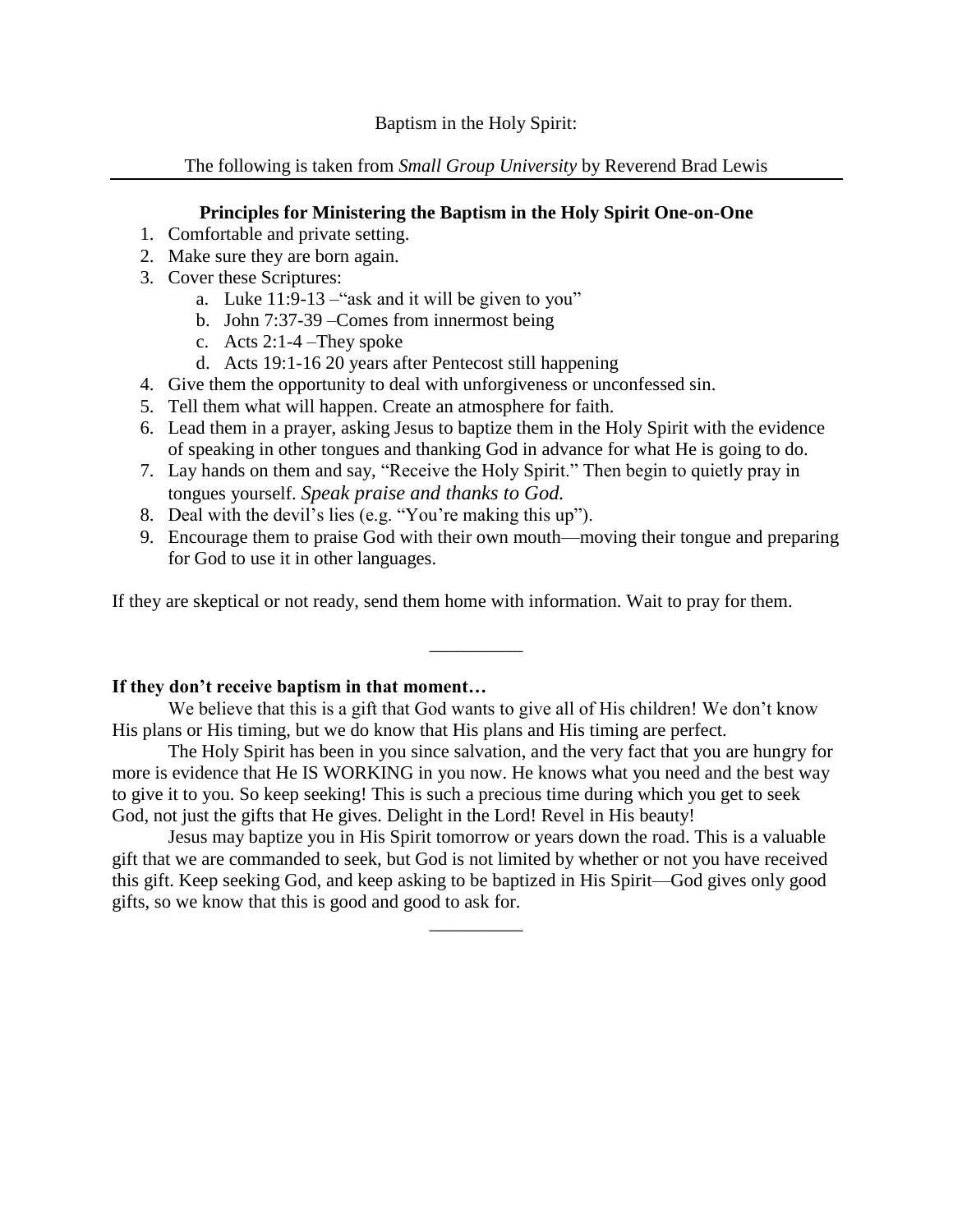*"'Peace be with you; as the Father has sent Me, I also send you.' And when He had said this, He breathed on them and said to them, 'Receive the Holy Spirit'" – John 20:21-22*

Now that the disciples' salvation had been completed, the Holy Spirit could come and live *inside* of them. When you accept Jesus as Savior, the Holy Spirit comes to live *inside* of you too. This experience is called salvation. What a beautiful gift!

Shortly before Jesus had ascended into heaven, He gave some important instructions:

*"Gathering them together, He commanded them not to leave Jerusalem, but to wait for what the Father had promised, 'Which,' He said, 'you heard of from Me; for John baptized with water, but you will be baptized with the Holy Spirit not many days from now'" –Acts 1:4-5*

The coming of the Holy Spirit at salvation (described in the previous section) and the baptism in the Holy Spirit are separate and subsequent experiences. They can happen at virtually the same time. But, in the case of the first disciples, there was a 50-day gap between their salvation and their experience of Spirit baptism…

## **Acts 2—Jewish Christians wait at Pentecost**

*"When the day of Pentecost had come, they were all together in one place. And suddenly there came from heaven a noise like a violent rushing wind, and it filled the whole house where they were sitting. And there appeared to them tongues as of fire distributing themselves, and they rested on each one of them. And they were all filled with the Holy Spirit and began to speak with other tongues, as the Spirit was giving them utterance." –Acts 2:1-4*

●The fire and sound of wind were symbols that signified the Holy Spirit in the Old Testament. God used these so that the Jewish believers here would know what was happening—because it was the first time in history that it happened!

●The fire and the sound of wind have not been documented since this.

• Those who were baptized spoke in "other tongues."

## **Acts 8—Simon and the Samaritans**

*"Then they began laying their hands on them, and they were receiving the Holy Spirit. Now when Simon saw that the Spirit was bestowed through the laying on of the apostles' hands, he offered them money." –Acts 8:17-18*

●These were Samaritans, not Jews. God was not playing favorites (Acts 2:39).

●Although the words "speaking in tongues" are not specifically stated, whatever Simon (a sorcerer) saw, he could tell it was the Holy Spirit being imparted and was impressed by it. ●Simon wanted only to benefit himself.

●Baptism in the Spirit is not something than can be bought! Jesus gives it as a free gift!

## **Acts 10—Cornelius' Household**

*"All the circumcised believers who came with Peter were amazed, because the gift of the Holy Spirit had been poured out on the Gentiles also. For they were hearing them speaking with tongues and exalting God." –Acts 10:45-46*

●Non-Jews were again receiving the gift.